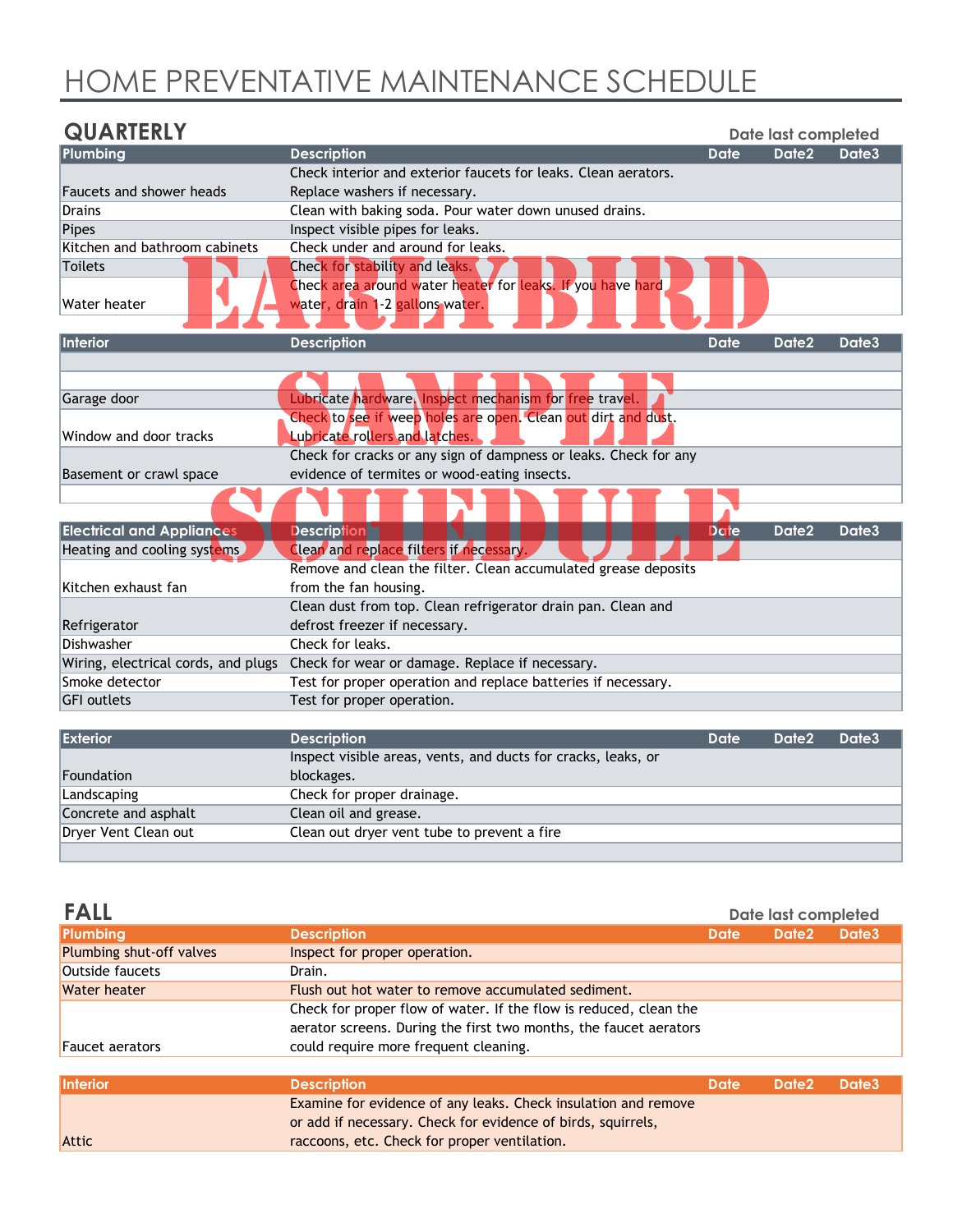|                             | Inspect for separations at sinks and backsplash. Recaulk where     |
|-----------------------------|--------------------------------------------------------------------|
| <b>Countertops</b>          | required.                                                          |
|                             | Inspect for loose or missing grout or caulking. Regrout or recaulk |
| <b>Tiled areas</b>          | if necessary.                                                      |
|                             | Inspect for proper fit. Adjust if necessary. Inspect caulking and  |
| Shower doors/tub enclosures | recaulk if necessary.                                              |
|                             | Check caulking around windows and doors. Check window and          |
| <b>Weather stripping</b>    | door screens. Adjust or replace if necessary.                      |
| Sectional garage doors      | Adjust the travel and tension.                                     |
|                             | Inspect flues. Clean if necessary. Inspect fireplace brick and     |
| Fireplace                   | mortar for cracks or damage.                                       |
|                             |                                                                    |
|                             |                                                                    |

| <b>Electrical and appliances</b> | Description                                                 | Date/          | Date <sub>2</sub>                  | Date3 |
|----------------------------------|-------------------------------------------------------------|----------------|------------------------------------|-------|
| Heating system                   | Service heating system and heat pump.                       |                |                                    |       |
|                                  | Remove debris from around units and clean with garden hose. |                |                                    |       |
|                                  | Remove window air conditioner or protect with weatherproof  |                |                                    |       |
| Cooling system                   | cover. Clean and replace filters if necessary.              |                |                                    |       |
| Refrigerator coils               | Clean.                                                      |                |                                    |       |
| Combustible appliances           | Inspect and service if necessary.                           |                |                                    |       |
|                                  |                                                             |                |                                    |       |
| l martin a contra a              | <b>INTERNATIONAL ARTISTS</b>                                | <b>Bandara</b> | $\sim$ $\sim$ $\sim$ $\sim$ $\sim$ |       |

| <b>Exterior</b>               | <b>Description</b>                                                                                                                                                                                         | <b>Date</b> | Date <sub>2</sub> | Date3 |
|-------------------------------|------------------------------------------------------------------------------------------------------------------------------------------------------------------------------------------------------------|-------------|-------------------|-------|
| Roof                          | Check for leaks. Check for damaged, loose, or missing shingles.<br>Check vents and louvers for birds, nests, squirrels, and insects.<br>Check flashing around roof stacks, vents, and skylights for leaks. |             |                   |       |
| Chimney                       | Clean and check for deteriorating bricks and mortar. Check for<br>leaks. Check for birds, nests, squirrels, and insects.                                                                                   |             |                   |       |
| <b>Gutters and downspouts</b> | Clean and check for leaks, misalignment, or damage.                                                                                                                                                        |             |                   |       |
|                               | Check for deteriorating bricks and mortar. Check siding for                                                                                                                                                |             |                   |       |
| <b>Exterior walls</b>         | damage or rot. Check painted surfaces for flaking.                                                                                                                                                         |             |                   |       |
|                               | Trim shrubbery around walls. Remove tree limbs, branches, or                                                                                                                                               |             |                   |       |
|                               | debris that can attract insects (no wood or shrubbery should be                                                                                                                                            |             |                   |       |
| Landscaping                   | closer than 3 inches to your house). Maintain grading.                                                                                                                                                     |             |                   |       |
| Concrete and asphalt          | Check for cracks or deterioration. Reseal or repair if necessary.                                                                                                                                          |             |                   |       |
|                               | Examine septic system drain field for flooding and odor. Have                                                                                                                                              |             |                   |       |
| Septic system                 | tank pumped yearly.                                                                                                                                                                                        |             |                   |       |
| Lawn and patio furniture      | Clean and store or cover with weatherproof material.                                                                                                                                                       |             |                   |       |

## **SPRING**

| <b>SPRING</b> |                                                     |             | Date last completed |  |
|---------------|-----------------------------------------------------|-------------|---------------------|--|
| Plumbing      | l Description i                                     | <b>Date</b> | Date2 Date3         |  |
| Water heater  | Flush out hot water to remove accumulated sediment. |             |                     |  |
|               |                                                     |             |                     |  |

| <b>Interior</b>                  | <b>Description</b>                                                 | <b>Date</b> | Date <sub>2</sub> | Date3        |
|----------------------------------|--------------------------------------------------------------------|-------------|-------------------|--------------|
|                                  | Examine for evidence of any leaks. Check insulation and remove     |             |                   |              |
|                                  | or add if necessary. Check for evidence of birds, squirrels,       |             |                   |              |
| <b>Attic</b>                     | raccoons, etc. Check for proper ventilation.                       |             |                   |              |
|                                  | Inspect for separations at sinks and backsplash. Recaulk where     |             |                   |              |
| Countertops                      | required.                                                          |             |                   |              |
|                                  | Inspect for loose or missing grout or caulking. Regrout or recaulk |             |                   |              |
| <b>Tiled areas</b>               | if necessary.                                                      |             |                   |              |
|                                  | Inspect for proper fit. Adjust if necessary. Inspect caulking and  |             |                   |              |
| Shower doors/tub enclosures      | recaulk if necessary.                                              |             |                   |              |
|                                  | Check caulking around windows and doors. Check window and          |             |                   |              |
| Weather stripping                | door screens. Adjust or replace if necessary.                      |             |                   |              |
|                                  |                                                                    |             |                   |              |
| <b>Electrical and appliances</b> | <b>Description</b>                                                 | <b>Date</b> | Date <sub>2</sub> | <b>Date3</b> |